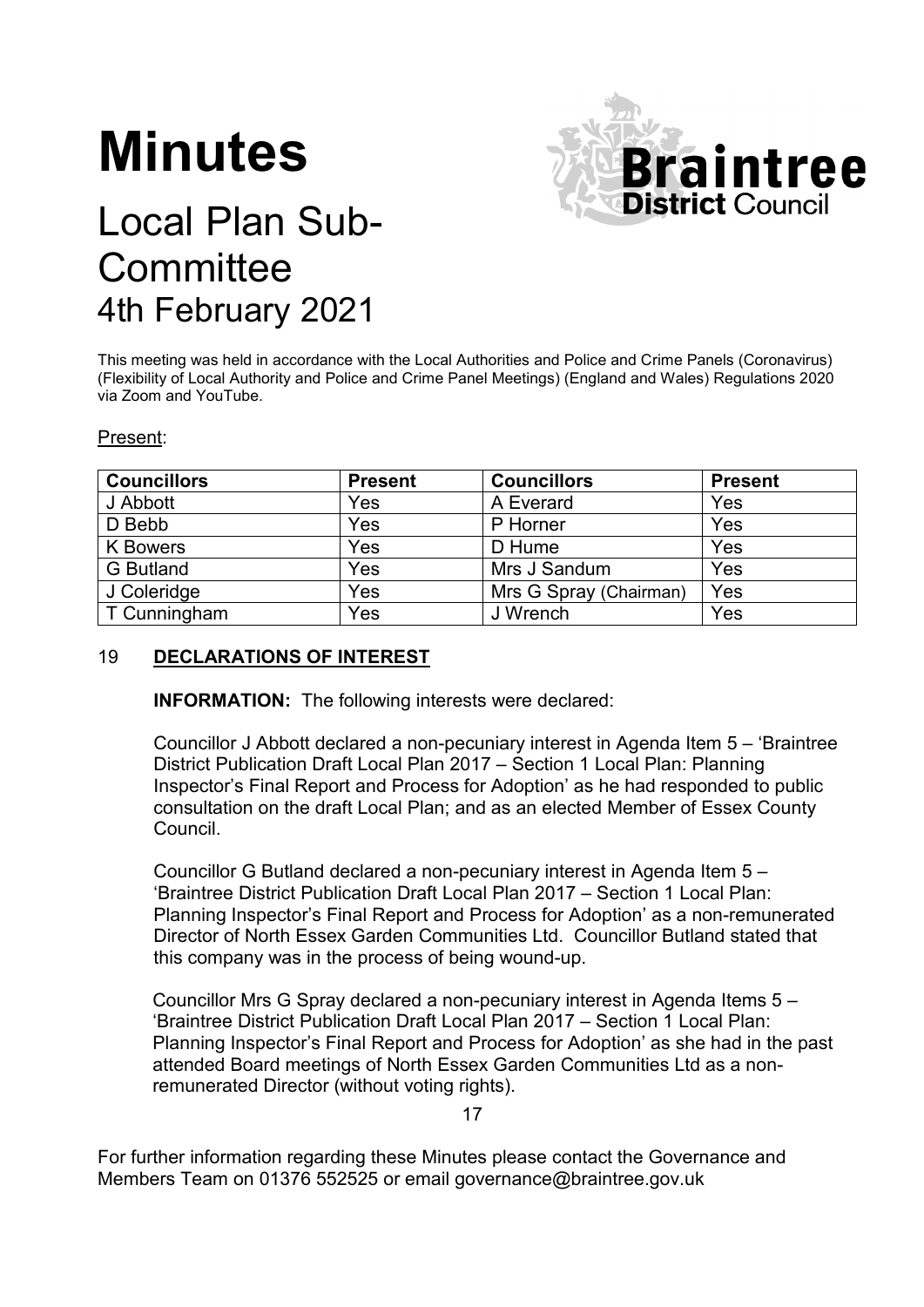In accordance with the Code of Conduct, Councillors remained in the meeting, unless stated otherwise, and took part in the discussion when the Item was considered.

#### 20 **MINUTES**

**DECISION:** That the Minutes of the meeting of the Local Plan Sub-Committee held on 14th December 2020 be approved as a correct record.

#### 21 **QUESTION TIME**

**INFORMATION:** There were no questions asked or statements made.

Principally, these Minutes record decisions taken only and, where appropriate, the reasons for the decisions.

#### 22 **BRAINTREE DISTRICT PUBLICATION DRAFT LOCAL PLAN 2017 – SECTION 1 LOCAL PLAN: PLANNING INSPECTOR'S FINAL REPORT AND PROCESS FOR ADOPTION**

**INFORMATION:** Consideration was given to a report on Section I of the Braintree District Publication Draft Local Plan 2017 and, in particular, the receipt of the Planning Inspector's final report and the process for the adoption of Section 1.

Section 1 of the emerging Local Plan had sought to provide an overarching strategy for future growth across Braintree, Colchester and Tendring – the 'North Essex Authorities' ('NEAs'). As well as including policies setting out the overall housing and employment requirements for North Essex up to 2033, the Plan had included proposals for three new cross-boundary 'Garden Communities' along the A120 corridor. Section 2 of the Plan contained more specific local policies and proposals relevant only to the area of each of the three Authorities.

The Secretary of State had appointed a Planning Inspector to undertake the examination of Section 1 of the Plan and, following a series of Hearings, the submission of further evidence and public consultation the Inspector had issued a letter on 15th May 2020 setting out his view on Section 1. The Inspector's main conclusion had been that two of the three proposed Garden Communities, namely land West of Braintree and land on the Braintree/Colchester border were neither viable nor deliverable and, as a consequence, the Section 1 Local Plan did not meet the tests of soundness set out in the National Planning Policy Framework.

The 'NEAs' had subsequently agreed to pursue Section 1 of the draft Plan, subject to the removal of the proposed Garden Community sites to the West of Braintree and on the Braintree/Colchester border. Following this decision, the Inspector had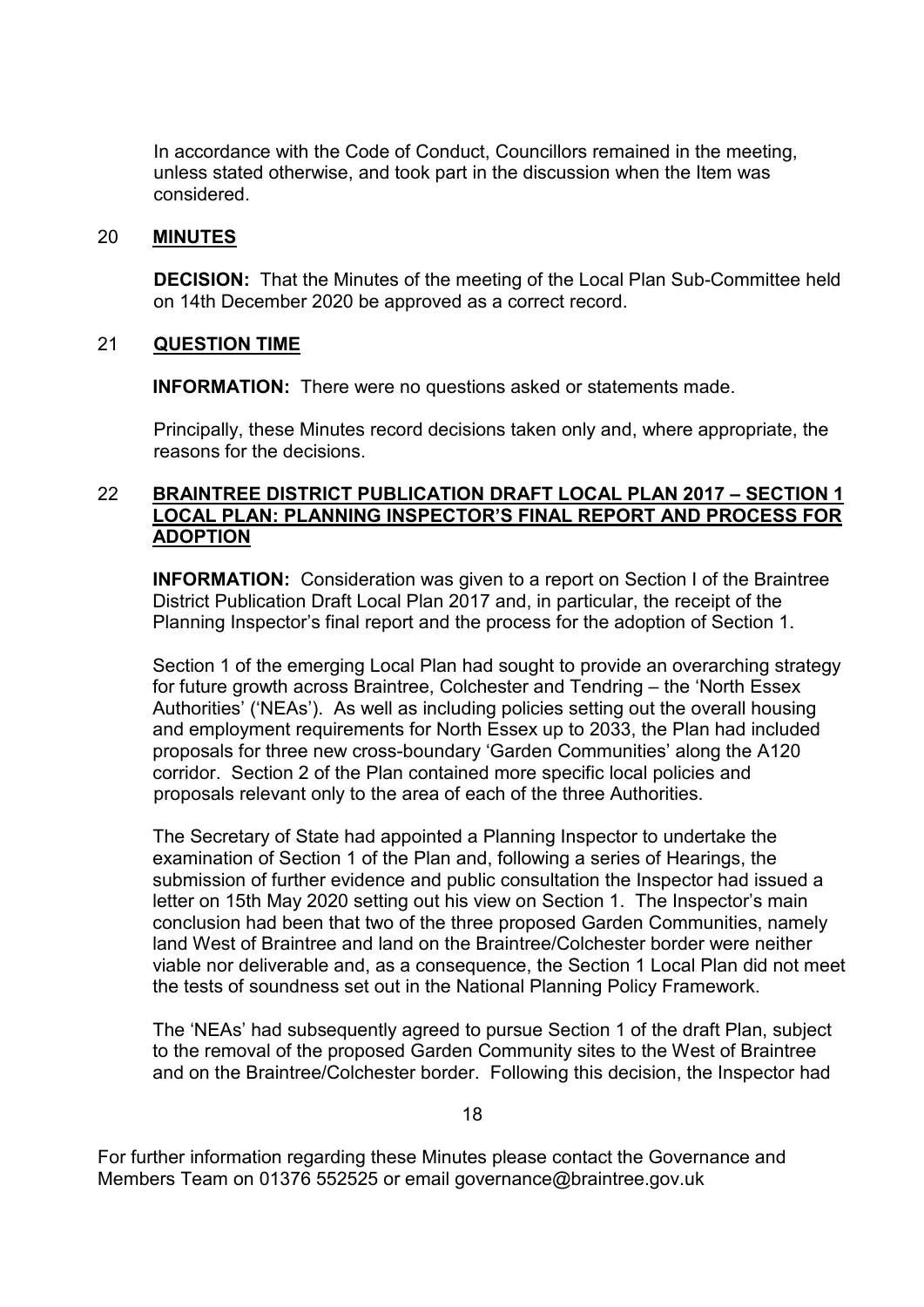issued his proposed main modifications to Section 1 of the draft Plan and these modifications had been subject to a period of public consultation. As part of the consultation the Inspector had also invited comments on the 2018-based household growth projections issued by the Office for National Statistics ('ONS') in 2020 and whether or not these justified an amendment to the housing supply targets set out in the draft Plan. The housing target for the Braintree District was 716 dwellings per annum.

Following the Inspector's consideration of all the comments submitted in response to public consultation, the 'NEAs' had received his final report on 10th December 2020. The report, entitled 'Report on the Examination of the North Essex Authorities' Shared Strategic Section 1 Plan', was attached to the Agenda report at Appendix 1. The Inspector had concluded that, subject to the incorporation of his final set of Main Modifications, which were attached at Appendix 2 to the Agenda report, Section 1 of the draft Local Plan would meet the required tests and could be found to be sound enabling it to proceed to formal adoption. The recommended Main Modifications were mostly unchanged from those published previously, with the exception of a number of minor adjustments. The Inspector had confirmed that the housing target for the Braintree District should remain at 716 dwellings per annum and he had recommended some adjustments in respect of employment land in order to reflect recent changes to the Use Classes Order. Furthermore, the Inspector had concluded that the timeframe of the Plan should not be extended beyond 2033 to cover a full 15-year period post adoption as this would unnecessarily delay the progress of the Plan.

A 'modified' version of the Section 1 draft Plan had been prepared and this was attached at Appendix 3 to the Agenda report. This incorporated the Inspector's final Main Modifications and other minor consequential modifications. The Section 1 Plan could now proceed to formal adoption and it was for the 'NEAs' to decide whether or not to do this in advance of the adoption of their individual Section 2 Plans. Legal advice had been sought, which indicated that without a good reason for not adopting Section 1 the Council could be at risk of a High Court challenge and intervention by the Secretary of State requiring it to do so. It was noted that both Colchester Borough Council and Tendring District Council had already agreed to adopt Section 1.

On adoption of the Plan, the Council would be required to publish an Adoption Statement on its website. In addition, the adopted Plan, the Sustainability Appraisal and details of where the Plan could be inspected would be published and a copy of the Adoption Statement would be sent to the Secretary of State and to everyone who had asked to be notified of adoption.

In an update to the Agenda report, it was stated that the Planning Inspectorate had provided a provisional date of early July 2021 for the start of the Examination of Section 2 of the Council's draft Local Plan. This could mean that the Plan might be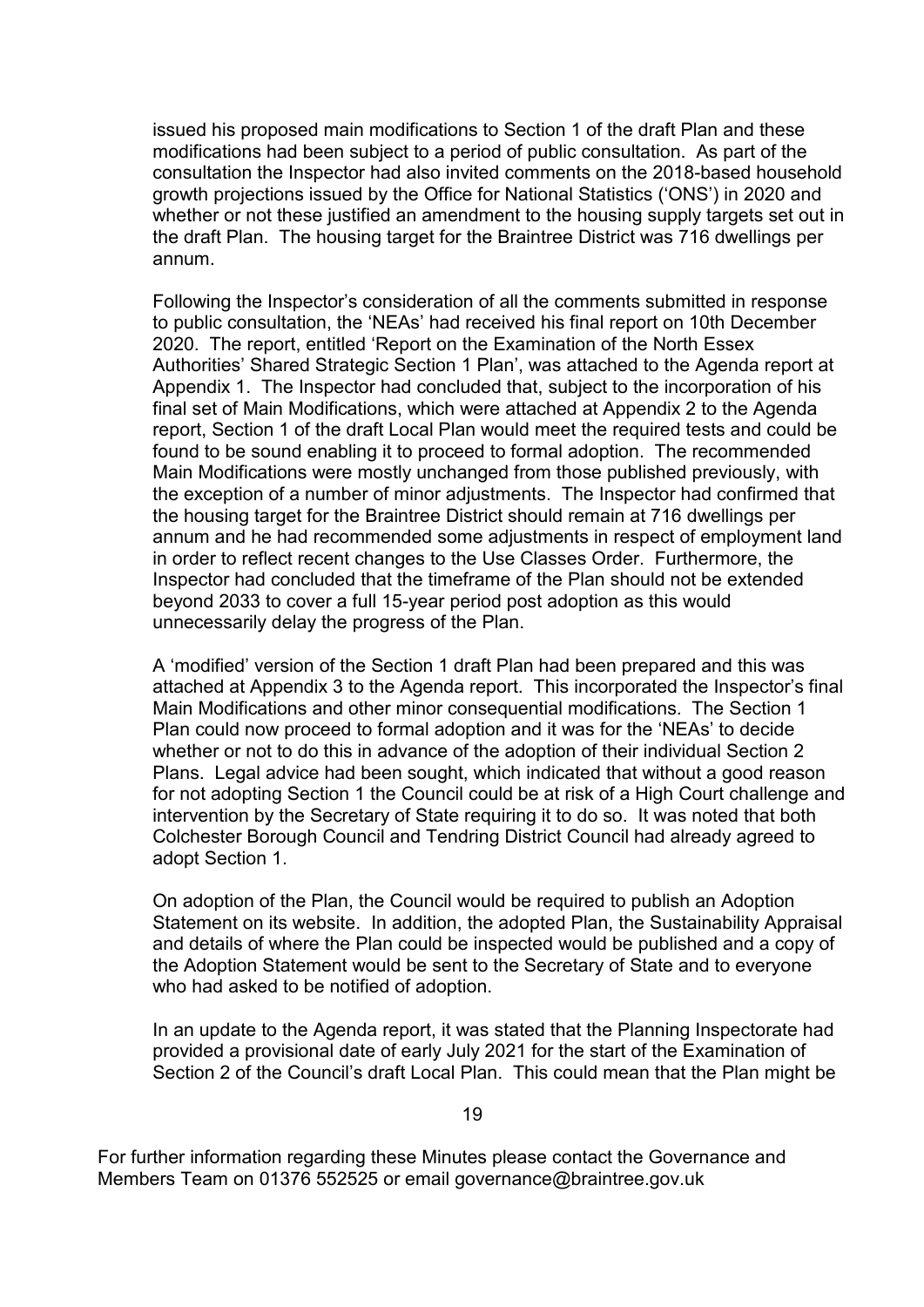adopted by the end of the current calendar year. Members of the Local Plan Sub-Committee expressed concern about the delay in taking forward the Examination of Section 2 and it was proposed that representations should be made to the Planning Inspectorate requesting that the date be brought forward.

# **DECISION: That it be Recommended to Full Council:-**

That the Local Plan Sub-Committee:

- a) notes the findings of the Planning Inspector's 'Report on the Examination of the North Essex Authorities Shared Strategic Section 1 Plan' received on 10th December 2020 (attached as Appendix 1 to the Agenda report) and his final 'Schedule of Recommended Main Modifications' (attached as Appendix 2 to the Agenda report);
- b) recommends to Full Council the formal adoption of the 'Modified North Essex Authorities' Shared Strategic Section 1 Plan' (attached as Appendix 3 to the Agenda report) ie. the new Section 1 Local Plan incorporating the Inspector's recommended main modifications in accordance with Section 23(3) of the Planning and Compulsory Purchase Act 2004.
- c) recommends to Full Council that it expresses its huge disappointment that the Examination of Section 2 has been delayed by the Planning Inspectorate and instructs the Portfolio Holder for Planning to write to the Inspectorate urging it to see if there is any way in which the Examination can be brought forward.

# 23 **STATEMENT OF COMMUNITY INVOLVEMENT - UPDATE**

**INFORMATION:** Consideration was given to a report on a review of the Statement of Community Involvement. The Statement set out how the Council would consult residents and stakeholders on planning matters, including public consultation on planning applications, the Local Plan, Neighbourhood Plans and Supplementary Planning Documents; and how the Council would assist Neighbourhood Planning areas or forums.

The Statement had last been updated in July 2020 and it would normally be reviewed at least once every five years in order to comply with the Town and Country Planning Regulations 2017. However, an update was required to reflect Government guidance relating to the revised public consultation arrangements which had been introduced in response to the Covid-19 pandemic. The arrangements had enabled public consultation and meetings to be available on-line, and for alternative means to be provided for the inspection of documents. The Government guidance had extended the temporary period for use of the revised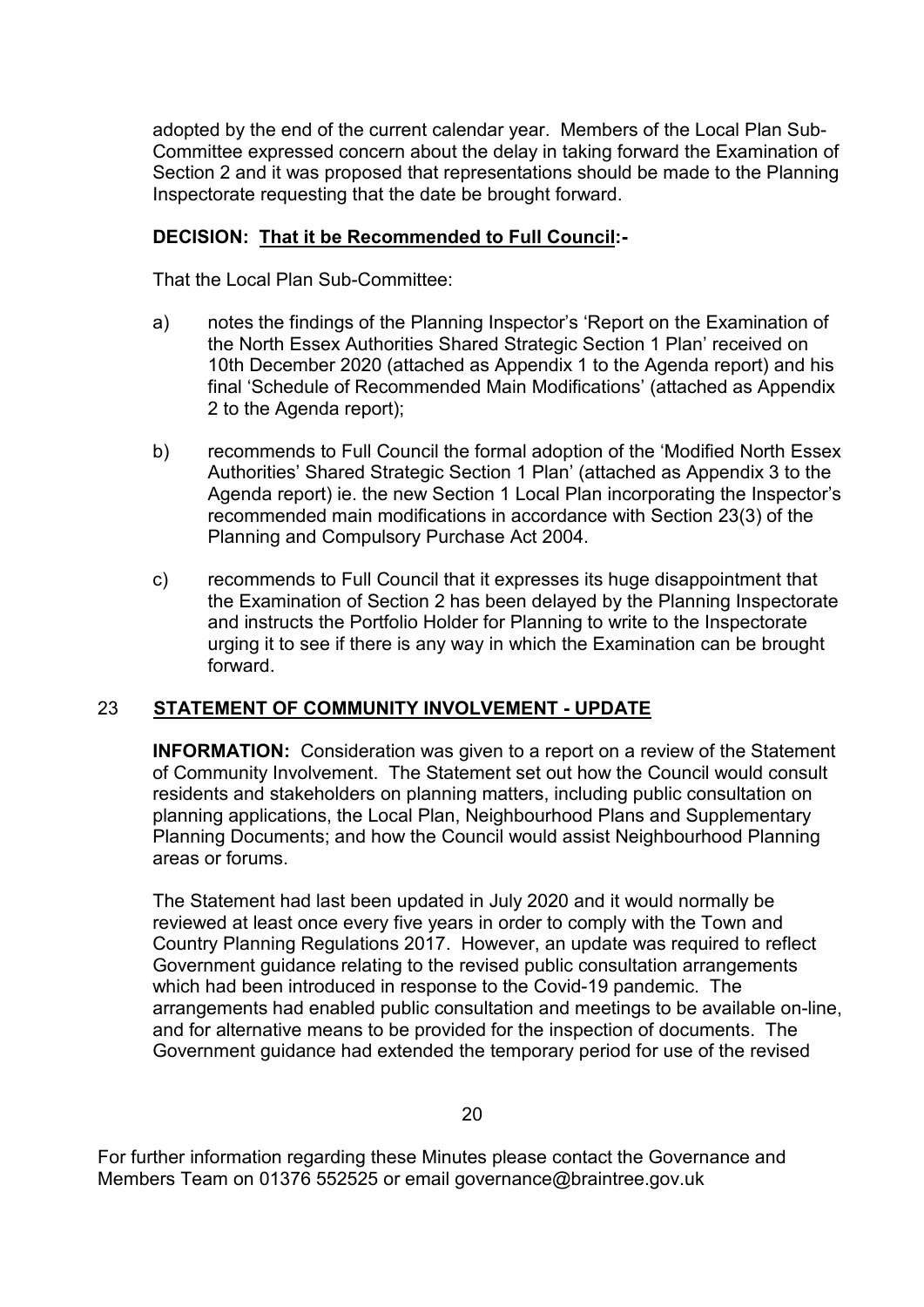public consultation arrangements from 31st December 2020 to 31st December 2021.

The Statement had also been updated to reflect revised consultation and publicity arrangements for applications as required by the General Permitted Development Order (2015) as amended, the Planning (Listed Building and Conservation Areas) Act 1990 and the Town and Country Planning Act 1990. These revised arrangements for development management processes were set out in Tables 7.1 to 7.11 of section 8 of the Statement and they would be permanent changes. Details of all of the proposed changes to the Statement were set out in the report.

A copy of the revised Statement of Community Involvement was attached at Appendix 1 to the Agenda report.

In discussing the consultation process required for a Local Plan, Members of the Sub-Committee agreed that the list of general consultation bodies set out in section (2) of paragraph 7.2 of the Statement should include 'homeless' people and 'hidden homeless' people. It was noted also that an update was required to the Glossary of the Statement regarding the explanation of Major Planning Applications.

# **DECISION:**

- (1) That the Statement of Community Involvement 2021 as set out at Appendix 1 to the Agenda report be approved, subject to the list of general consultation bodies set out in section (2) of paragraph 7.2 of the Statement being amended to include references to 'homeless' people and 'hidden homeless' people; and to the explanation of Major Planning Applications in the Glossary of the Statement being updated to 'For housing, development where 10 or more homes will be provided, or the site has an area of 0.5 hectares or more. For non-residential development it means additional floorspace of 1,000m2 or more, or a site of 1 hectare or more, or as otherwise provided in the Town and Country Planning (Development Management Procedure) (England) Order 2015'.
- (2) That it be noted that changes within the Statement of Community Involvement introduced in response to the Covid-19 pandemic will expire on 31st December 2021.
- (3) That the Director for Growth, in consultation with the Cabinet Portfolio Holder for Planning, be authorised to amend Tables 7.1 to 7.11 of section 8 of the Statement of Community Involvement 'Development Management' in response to updated Government legislation.